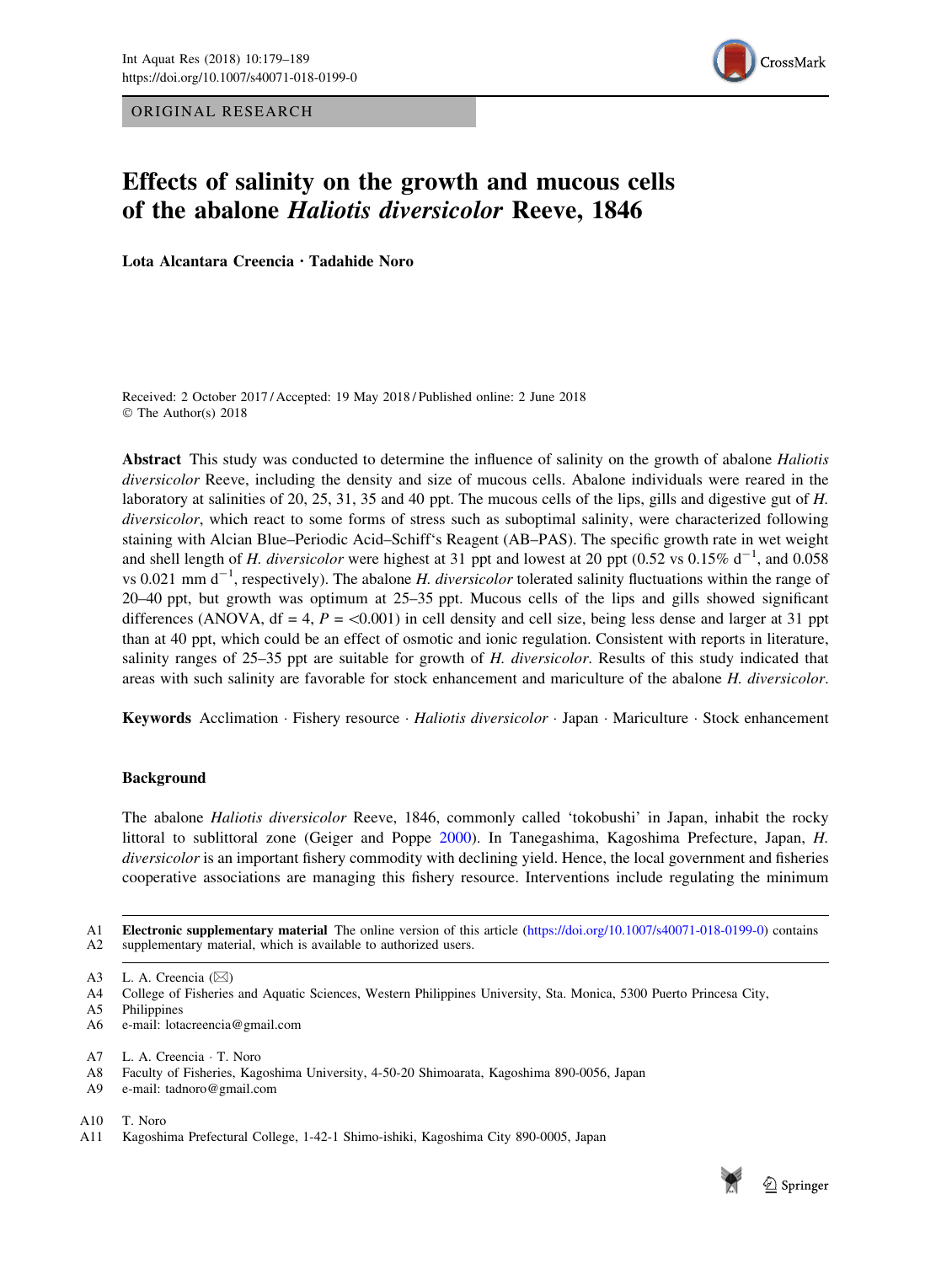size of harvest and releasing cultured juveniles in designated fishing grounds for stock enhancement (Alcantara and Noro [2005,](#page-8-0) [2006](#page-8-0)). In the Philippines, stock enhancement of abalone H. asinina resulted in spillovers of abalone outside the release site (Salayo et al. [2016\)](#page-9-0). On the other hand, the mariculture of abalone H. diversicolor involves hatchery, nursery and on-growing in inland facilities and grow-out in nearshore ponds and cages (Chen and Lee [1999;](#page-9-0) Creencia et al. [2016\)](#page-9-0).

Fishers tend to gather larger individuals of H. diversicolor near estuaries (pers. obs.) which may be related to salinity. Salinity has some adverse effect on various aspects of the physiology of abalone. H. diversicolor at salinities lower or higher than optimum have reduced immunity and resistance to infection (Cheng et al. [2004](#page-9-0)), survival (Chen and Chen [2000](#page-9-0)) and growth (Chen et al. [2000\)](#page-9-0). According to Chen et al. [\(2000](#page-9-0)), growth rate of H. diversicolor is optimum at 30–35 ppt with variable rates for different sizes of juveniles. We hypothesized that the seasonal inflow of freshwater in estuaries and the resulting decrease in marine salinity from 34–38 ppt to 31–33 ppt might have promoted faster growth of H. diversicolor (Chen et al. [2000\)](#page-9-0). In general, faster growth of marine animals in intermediate salinities has been correlated with reduced metabolic rate and elevated assimilation efficiency (Boeuf and Payan [2001\)](#page-9-0).

The lips, gills and digestive gut may react to changes in salinity level by adjusting the density and size of mucous cells and other epithelial cells. In varying salinities, epithelial mucous cells may adjust to local osmotic demands (Allen [1961;](#page-8-0) Gilles [1972;](#page-9-0) Yiyan et al. [2004;](#page-10-0) Di et al. [2012](#page-9-0)). Since mucous cells mainly contain water (Davies and Hawkins [1998](#page-9-0)), we hypothesized that the size and density of mucous cells in the lips, gills and digestive gut might reflect acclimation and adaptation to the prevalent water salinity. Acclimation to salinity in marine mollusks occurs via cellular mechanisms such as reversible changes of protein and RNA synthesis, alteration of molecular forms of enzymes, and regulation of ionic content and cell volume (Berger and Kharazova [1997\)](#page-9-0). Various mucous cells are partly responsible for ionic regulation as well as lubrication of different organs (Crofts [1929;](#page-9-0) Davies and Hawkins [1998;](#page-9-0) Luchtel et al. [1997\)](#page-9-0). However, there is limited information on the effect of acclimation to changes in salinity on mucous cell number and size.

Because of the regulatory activity of mucous cells, alteration of salinity may have effects on the overall physiology of abalone, as reflected in growth rate. Therefore, in this study we investigated the growth (wet weight and shell length) of abalone and their mucous cells (characterized by density and size) when reared at different salinities. The results will be useful for selecting sites for stock enhancement or mariculture and in designing inland culture systems for H. diversicolor. Abalone raised from the hatchery are released to fishing grounds to replenish the overfished wild population (Body [1987](#page-9-0); Braje et al. [2007](#page-9-0)) and cultured to increase abalone products in the market (Troell et al. [2006,](#page-10-0) Wu and Zhang [2012\)](#page-10-0).

## Methods

One-year-old individuals of the abalone H. diversicolor produced from the hatchery facilities of Kagoshima Mariculture Society in Tarumizu City, Kagoshima, Japan, with total wet weight of 1.67  $\pm$  0.49 g (mean  $\pm$ SD) and shell length of  $23.26 \pm 1.90$  mm, were used in this study. In the laboratory, the animals were maintained in 10-L plastic tanks with static seawater. Each tank was provided with a  $7 \times 7 \times 6$  cm<sup>3</sup> portable filter-aerator and a shelter made from an inverted length of plastic guttering  $15 \times 5$  cm<sup>2</sup>, with a central hole 6 cm in diameter. A shelter was necessary to provide a substrate for attachment and to cover the nocturnal abalone during daytime. Except for the control, salinity in each tank was gradually adjusted to the desired level within 1 week to acclimatize the test individuals. Dechlorinated tap water was added to decrease seawater salinity. Dissolved sea salt (Hagata, Japan sea salt) was added to increase salinity. The experiment began after an acclimation period of 2 weeks. Two replicate tanks for each of five treatments [salinity levels of 20, 25, 31(control), 35 and 40 ppt] were arranged in a completely randomized design. These salinities were chosen because they span the possible salinity ranges in coastal areas where H. diversicolor lives. The control was the salinity of the nearby sea where the seawater in the laboratory was pumped.

Ten individuals of H. diversicolor (2 tanks  $\times$  5 salinities) were maintained in each tank for 2 months. Rehydrated blades of kelp (Laminaria sp., from Kagoshima City local supermarket) were provided ad libitum and replaced every 3 or 4 days, simultaneous with change of the tank water. Water temperature, dissolved oxygen (DO) (YSI 85, YSI, USA) and pH (Yokogawa pH82, Japan) of the tank water in each tank were

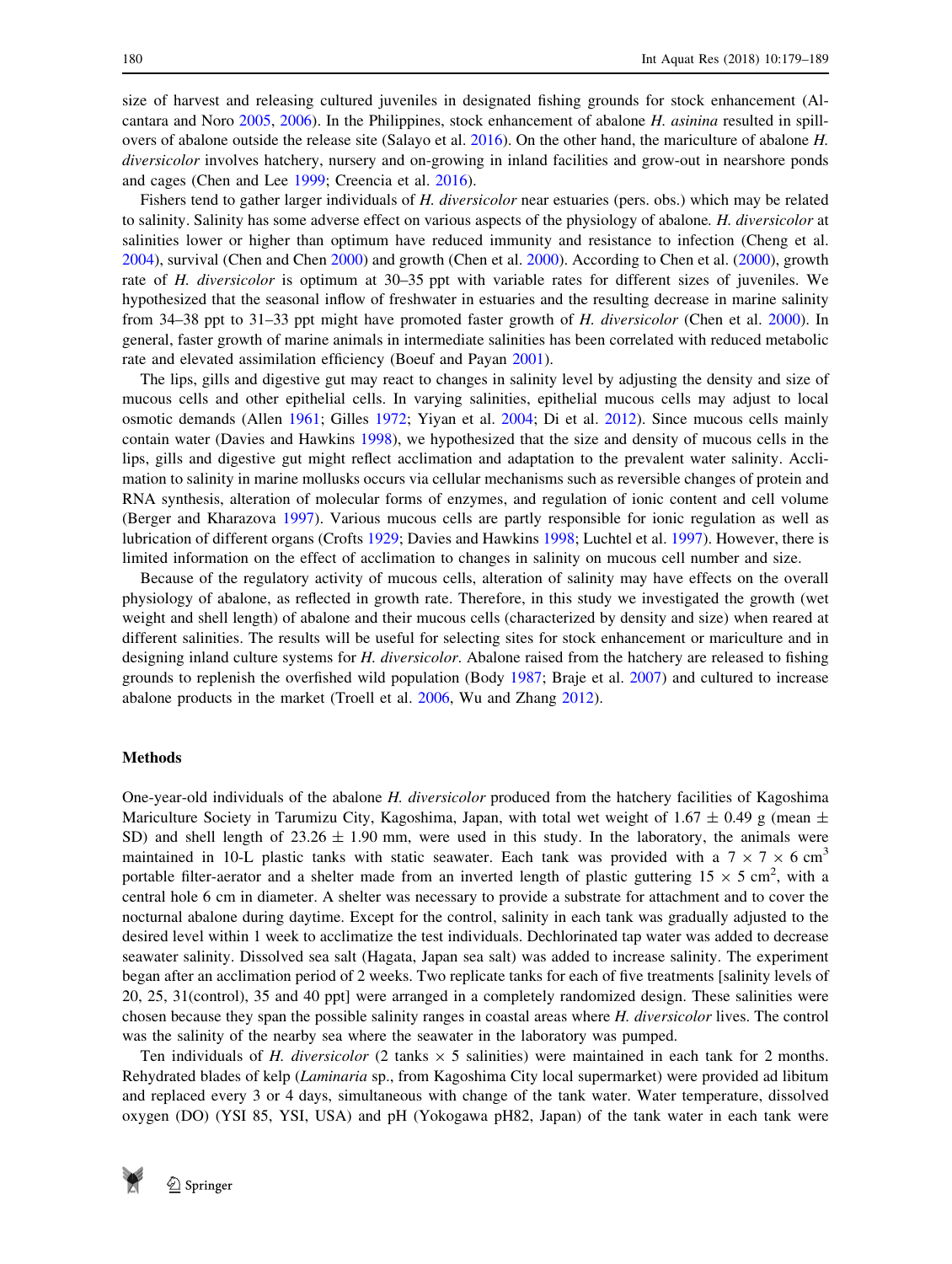measured weekly. Values of percent DO saturation were computed using the DOTABLES on-line program (available at: water.usgs.gov). There was no management of bicarbonate levels during the experiment.

Growth was measured weekly by recording wet weight (WW) (electronic balance, Shimadzu EL-120 W/ AC, Japan) and shell length (SL) (Vernier caliper, Mitotuyo Corp., Japan). The shells were blotted with paper towels before measuring the wet weight. Repeat weighing after re-immersion and blotting indicated an accuracy of  $\pm$  0.02 g. Specific growth rate was calculated as percentage increase in wet weight per day relative to original weight. This measure was used rather than absolute growth rate to reduce variability with size and age. On the other hand, to measure growth rate in shell length we used the absolute increase per day, because shell length is not affected as much by size or age.

The formulae used were:

Specific growth rate  $(\% d^{-1}) = (\ln \text{wetW}_2 - \ln \text{wetW}_1)/(\text{d}_2 - \text{d}_1) \times 100$ 

Growth rate in shell length (mm  $d^{-1}$ ) =  $(SL_2 - SL_1)/(d_2 - d_1)$ 

where ln is the natural logarithm, wetW<sub>1</sub> (g) is the wet weight of H. diversicolor at the start of the experiment, wetW<sub>2</sub> (g) is the wet weight of H. diversicolor at the end of the experiment,  $SL_1$  (mm) is the initial shell length of H. diversicolor,  $SL_2$  (mm) is the final shell length of H. diversicolor, d1 is the initial day of the experimental culture period, and d2 is the final day of the experimental culture period.

At the end of the tank period, two individuals were randomly chosen from each tank for histological analyses. These individuals were relaxed in 5% ethanol then fixed in 10% seawater–formalin solution for 48–72 h and stored in 70% ethanol. About 1–2 cm of the lips, gills (lamellae) and digestive gut (stomach and intestine) from each individual were taken and dehydrated in a graded ethanol series (70, 80, 85, 90, 95, and 100%) with two changes at 10–12 h each. This was followed by gradual infiltration and embedding with the cold resin Glycol Methacrylate (GMA) (Technovit 7100<sup>®</sup>, HeraeusKulzer, Germany) at ethanol:GMA ratios of 4:1, 2:1, 1:1, 1:3, 0:1,0:1 for 10–12 h each. Sections of tissues that were 2  $\mu$ m thin were stained with Alcian Blue–Periodic Acid–Schiff's Reagent (AB–PAS) to test for the presence of mucopolysaccharides and glycoconjugates. The density (number per  $0.01 \text{ mm}^2$ ) and length (in  $\mu$ m) of mucous cells positive to AB–PAS (blue or purple to pink or magenta) in each organ were compared among the treatments. Using photomicrographs of ten different areas per individual sample, the number of teardrop-shaped mucous cells was counted and their corresponding maximum dimension of length was measured. The density and size (average of 20 cells) of mucous cells were measured using ImageJ (Image Processing and Analysis in Java). The ten areas per individual were blocked in the statistical analysis. An average density was calculated from 10 observations  $\times$  2 individuals  $\times$  5 salinities = 200 observations (40 per salinity treatment). For size, an average was calculated from 20 cells  $\times$  2 individuals  $\times$  2 tanks  $\times$  5 salinities = 400 observations (80 per salinity treatment).

To determine if the differences in the growth rates of H. diversicolor, and the density and size of mucous cells positive to AB–PAS among the salinity treatments were significant, single-factor analysis of variance (ANOVA) followed by pairwise multiple comparisons (Tukey Test) was performed using SIGMASTAT (Systat Software Inc., California, USA).

## Results

### Environmental conditions

The average measured salinity was usually a little higher than the nominal salinity (Table [1](#page-3-0)). Average DO in tanks ranged from 6.13 to 6.76 mg  $L^{-1}$ , the average DO saturation ranged from 84.96 to 86.48%, and the average pH values ranged from 7.65 to 7.79. There were no significant differences (ANOVA,  $P > 0.05$ ) between the two tanks in each treatment for salinity, DO or pH. Indoor water temperature during the experimental period decreased from 24.2 °C (October) to 12.4 °C (December) as the ambient temperature decreased with the progress of winter, which was similar to what would be experienced by abalone in their natural marine habitat. The temperature was the same in all treatments and did not affect the readings of salinity, DO or pH for the duration of the experiment. Survival rate of abalone was 100% in all treatments for the duration of the experiment.

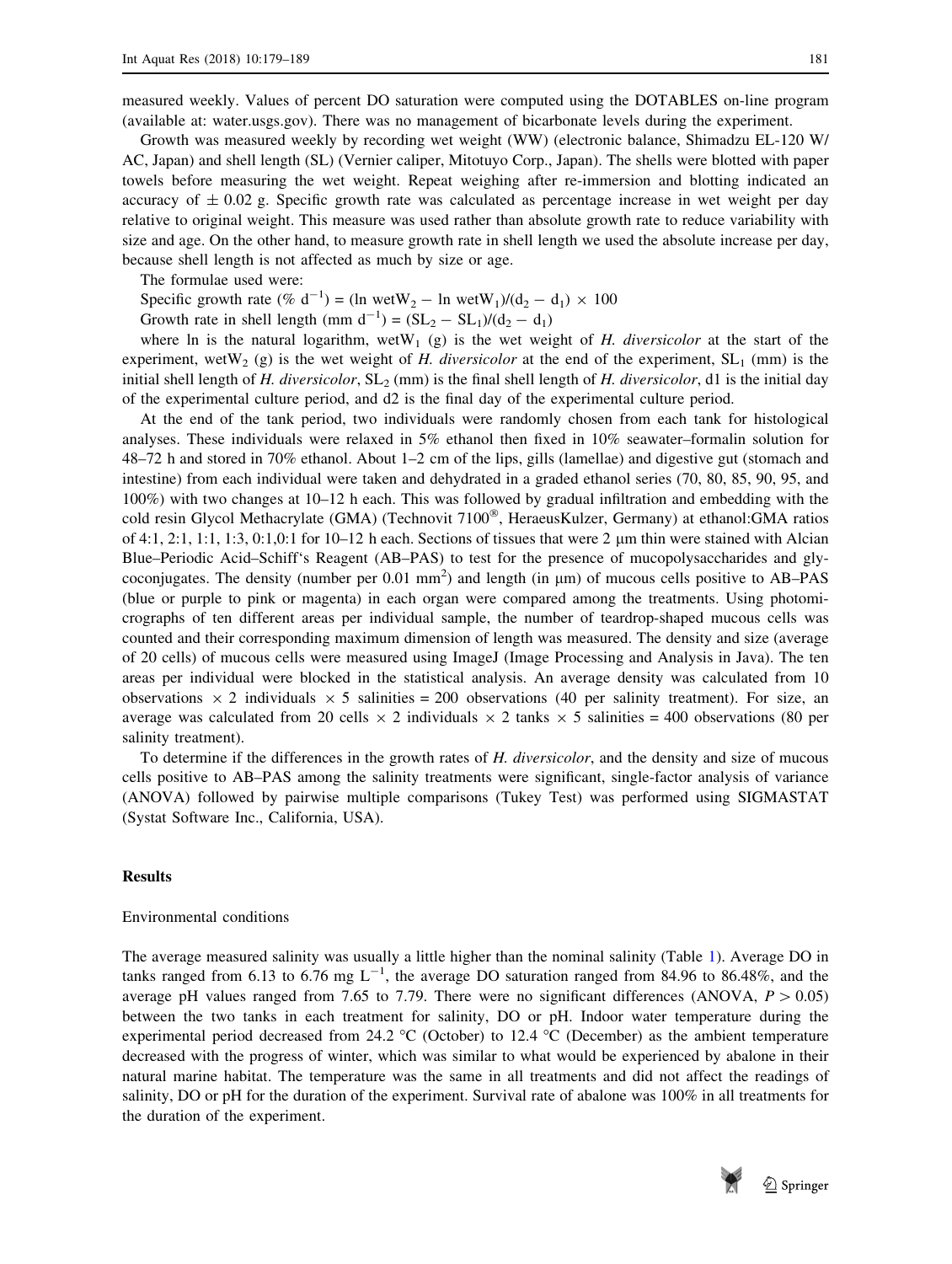| Treatment salinity |                | Measured DO     | DO saturation    | pH<br>Temperature |                 |                 |                 |
|--------------------|----------------|-----------------|------------------|-------------------|-----------------|-----------------|-----------------|
| Nominal (ppt)      | Measured (ppt) | (ppm)           | (%)              |                   | $(^{\circ}C)$   |                 |                 |
|                    |                |                 |                  |                   | Oct             | <b>Nov</b>      | Dec             |
| 20                 | $20.8 \pm 0.5$ | $6.69 \pm 0.48$ | $86.05 \pm 6.93$ | $7.79 \pm 0.22$   | $24.2 \pm 0.58$ | $20.3 \pm 1.30$ | $12.4 \pm 2.47$ |
| 25                 | $25.5 \pm 0.5$ | $6.76 \pm 0.55$ | $85.75 \pm 7.79$ | $7.65 \pm 0.29$   |                 |                 |                 |
| 31 (control)       | $31.6 \pm 0.9$ | $6.58 \pm 0.50$ | $86.40 \pm 7.77$ | $7.69 \pm 0.17$   |                 |                 |                 |
| 35                 | $35.4 \pm 0.7$ | $6.43 \pm 0.54$ | $86.48 \pm 8.12$ | $7.78 \pm 0.39$   |                 |                 |                 |
| 40                 | $40.6 \pm 0.6$ | $6.13 \pm 0.45$ | $84.96 \pm 7.37$ | $7.75 \pm 0.29$   |                 |                 |                 |

<span id="page-3-0"></span>**Table 1** Measured salinity, measured DO, DO saturation, pH and temperature (mean  $\pm$  SD) of the tank water from two tanks of H. diversicolor for 2 months at five different nominal salinity levels

No significant differences were found between tanks and among treatments (ANOVA,  $df = 4$ ,  $P > 0.05$ )

# Growth rate

There were significant differences in specific growth rate of abalone H. diversicolor among the salinity treatments (ANOVA,  $df = 4$ ,  $P = \langle 0.001 \rangle$ . The specific growth rate was highest at 31 and lowest at 4 and 20 ppt (Table 2). Moreover, there were significant differences in SL growth rate of abalone among the salinity treatments (ANOVA, df = 4,  $P = \langle 0.001 \rangle$ ). The highest SL growth rate was obtained at 31 ppt and lowest at 40 and 20 ppt (Table 2).

## Density of mucous cells

There were significant differences in the density of AB–PAS-positive mucous cells (Fig. [1\)](#page-4-0) of the lips of abalone among treatments (ANOVA,  $df = 4$ ,  $P = \langle 0.001 \rangle$ ). The density of mucous cells from the lips of abalone reared at 40 ppt was significantly higher ( $P = 0.03$  $P = 0.03$ ) than in those raised at 31 ppt (Table 3). In the gills, there were significant differences in the density of AB–PAS-positive mucous cells (Fig. [2](#page-5-0)) of abalone among treatments (ANOVA,  $df = 4$ ,  $P = \langle 0.001 \rangle$ ). The density of mucous cells from gills of abalone reared at 40 and 35 ppt was significantly higher ( $P = \langle 0.001 \rangle$ ) than cell densities of abalone raised at 20, 25 and 31 ppt (Table [3](#page-4-0)). In the digestive gut, there were significant differences in density of AB–PAS-positive mucous cells (Fig. [3\)](#page-6-0) of abalone among treatments (ANOVA,  $df = 4$ ,  $P = \langle 0.001 \rangle$ . Density of mucous cells from digestive gut of abalone reared at 25 ppt (19.0  $\pm$  1.9 cells per 0.1 mm<sup>2</sup>) were significantly higher ( $P = 0.04$ ) than those reared at 20 ppt (Table [3](#page-4-0)).

Sizes of mucous cells

There were significant differences in sizes of AB–PAS-positive mucous cells from the lips of abalone among treatments (ANOVA,  $df = 4$ ,  $P = 0.021$ ). The lengths of the mucous cells of lips of abalone raised at 31 ppt were significantly greater than those from abalone reared at 40 ppt (Table [4](#page-6-0)). In the gills, there were

**Table 2** Specific growth rate in wet weight and growth rate in shell length (mean  $\pm$  SE) of individuals of abalone H. diversicolor reared for 2 months at five different salinity levels

| Treatment<br>(ppt) | Specific growth rate in wet weight (% $d^{-1}$ ) | Growth rate in shell length<br>(mm $d^{-1}$ ) |
|--------------------|--------------------------------------------------|-----------------------------------------------|
| 20                 | $0.15 \pm 0.03^d$                                | $0.021 \pm 0.002^d$                           |
| 25                 | $0.36 \pm 0.02^{\rm bc}$                         | $0.034 \pm 0.002$ <sup>c</sup>                |
| 31                 | $0.52 \pm 0.03^{\text{a}}$                       | $0.058 \pm 0.003^{\circ}$                     |
| 35                 | $0.42 \pm 0.04^{ab}$                             | $0.044 \pm 0.003^b$                           |
| 40                 | $0.29 \pm 0.02^{\circ}$                          | $0.026 \pm 0.002^d$                           |

Different letters superscript indicate significant differences (ANOVA,  $df = 4$ ,  $P = \langle 0.001$ , Tukey test), common letters indicate no significant differences ( $P = 0.06$ )

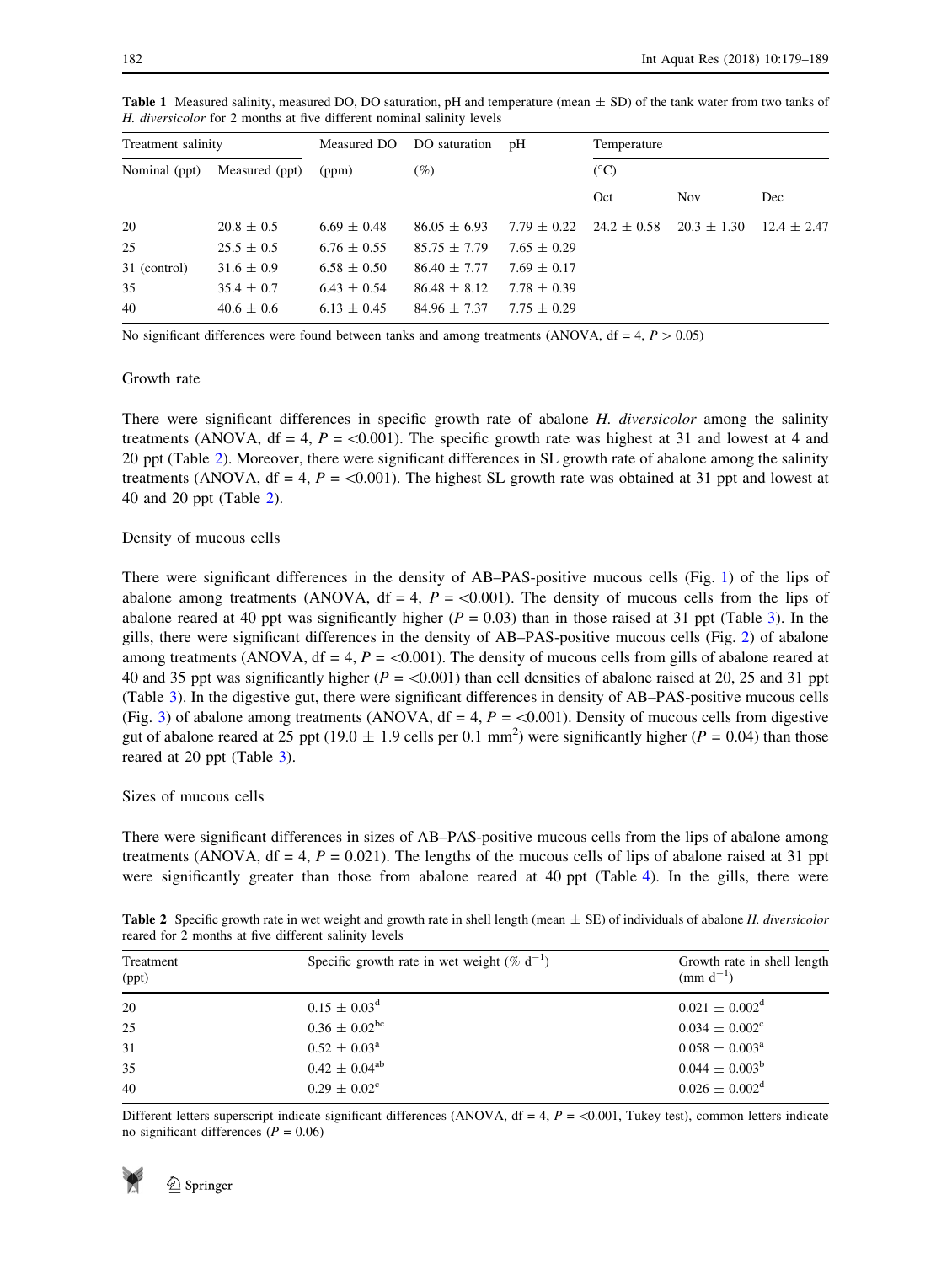<span id="page-4-0"></span>

Fig. 1 Photomicrograph of the lip of H. diversicolor stained with Hematoxylin and Eosin: a longitudinal section of folds of epithelial cells and supporting muscle, scale bar =  $100 \mu m$ ; **b** enlarged boxed fold showing mucous-1 (M1), mucous-2 (M2) and mucous-3 (M3), scale bar =  $10 \mu m$ 

Table 3 Cell density (mean  $\pm$  SE) of mucous cells from the lips, gills and digestive gut of abalone *H. diversicolor* stained with AB–PAS reared at five different salinity levels

| Treatment<br>(ppt) | In lips<br>(mucous cells per $0.1 \text{ mm}^2$ ) | In gills<br>(mucous cells per $0.1 \text{ mm}^2$ ) | In digestive gut (mucous cells per $0.1 \text{ mm}^2$ ) |
|--------------------|---------------------------------------------------|----------------------------------------------------|---------------------------------------------------------|
| 20                 | $8.8 \pm 1.5^{ab}$                                | $9.2 \pm 1.2^b$                                    | $12.1 \pm 1.3^b$                                        |
| 25                 | $8.6 \pm 1.3^{\rm ab}$                            | $12.9 \pm 1.3^b$                                   | $19.0 \pm 1.9^{\rm a}$                                  |
| 31                 | $7.2 \pm 1.5^{\rm b}$                             | $9.8 \pm 1.1^{\rm b}$                              | $16.6 \pm 0.9^{ab}$                                     |
| 35                 | $8.7 \pm 1.3^{\rm ab}$                            | $23.1 \pm 2.0^a$                                   | $13.1 \pm 1.3^{ab}$                                     |
| 40                 | $17.0 \pm 1.9^{\rm a}$                            | $20.6 \pm 0.9^{\rm a}$                             | $13.9 \pm 1.7^{ab}$                                     |

Different letters superscript indicate significant differences (ANOVA,  $df = 4$ ,  $P = \langle 0.001$ , Tukey test), common letters indicate no significant differences ( $P = 0.06$ )

significant differences in sizes of AB–PAS-positive mucous cells among treatments (ANOVA,  $df = 4$ ,  $P = \langle 0.001 \rangle$ . The mucous cells of gills of individuals reared at 31 ppt were significantly longer than those reared at 40 ppt (Table [4](#page-6-0)). In the digestive gut, there were significant differences in sizes of AB–PAS-positive mucous cells among treatments (ANOVA,  $df = 4$ ,  $P = \langle 0.001 \rangle$ ). The AB–PAS-positive mucous cells from

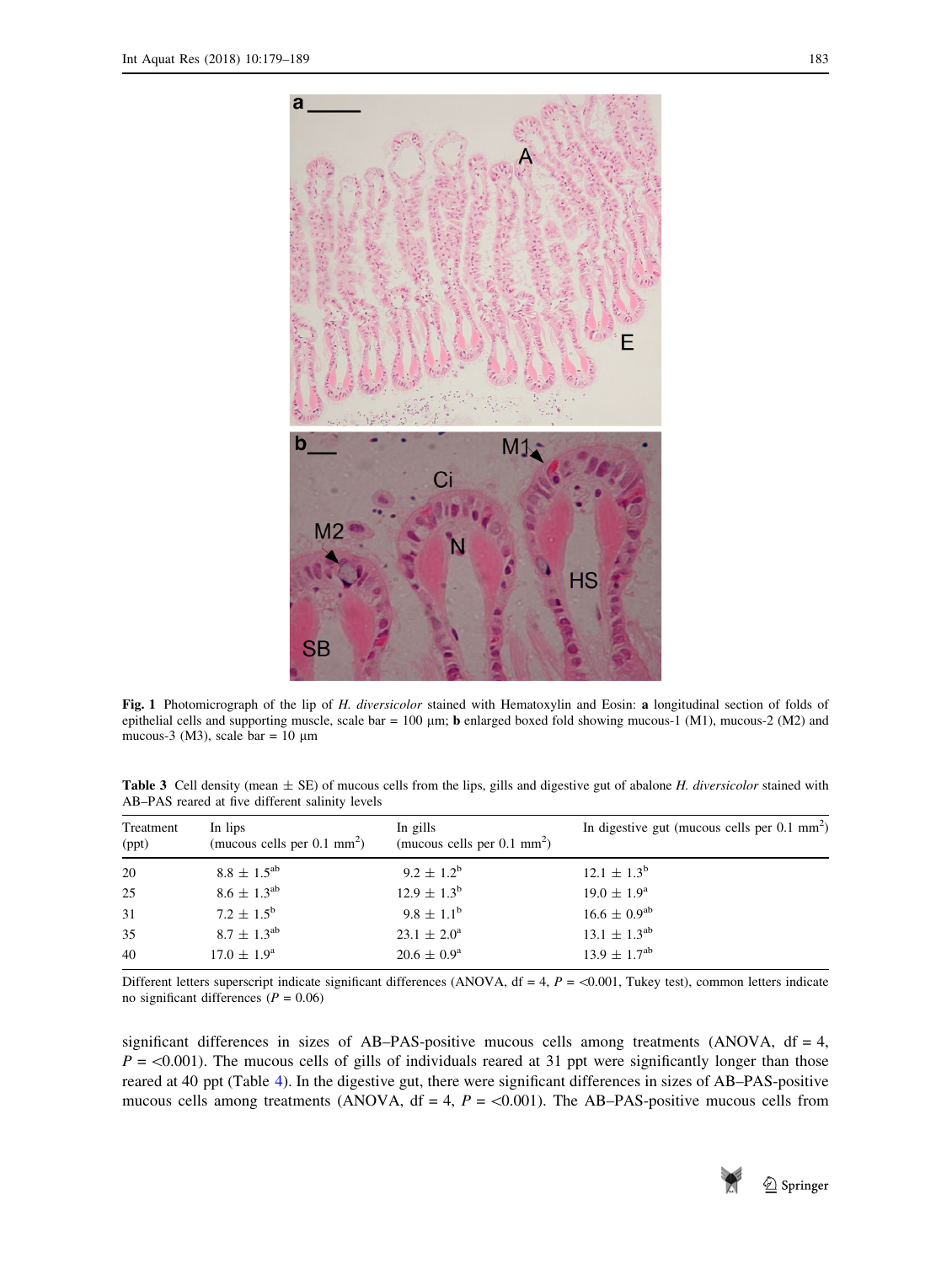<span id="page-5-0"></span>

Fig. 2 Photomicrograph of the gill of H. diversicolor stained with H–E: a longitudinal section of gill filaments showing the afferent end (A) and efferent end (E), scale bar = 100  $\mu$ m; **b** enlarged efferent end showing mucous-1 (M1), mucous-2 (M2) and cilia (Ci), hemocoelic space (HS) and nerve (N), bar = 10  $\mu$ m

abalone raised at 20 ppt were significantly longer than those from abalone raised at 35, 31 and 25 ppt (Table [4](#page-6-0)).

# Discussion

## Growth

Salinity in coastal areas where the abalone H. diversicolor lives may drop sharply during heavy rains and large discharge events from rivers and streams. Alternatively, salinity may rise in tide pools during low tides with high rates of evaporation. The normal range of salinity in H. diversicolor habitat is  $32 \pm 3$  ppt. The 100% survival in five different salinity levels tested indicates that the range of 20–40 ppt is tolerated by H. diversicolor in culture. This is an important finding and supports the occurrence of H. diversicolor in some estuarine areas where our results show a wider range than the 25–35 ppt marine water range suitable for the growth of H. diversicolor reported by Chen and Chen [\(2000](#page-9-0)). In the earlier farming studies of H. diversicolor in Taiwan, the reported salinity range is 30–35 ppt (Chen [1984\)](#page-9-0). There is a wide range of salinity tolerance across the genus Haliotis in general. The salinity tolerance of Haliotis laevigata Leach and Haliotis rubra Leach is from 25 to 40 ppt and mortality occurs at 2 ppt outside this range (Edwards [2003\)](#page-9-0). Individuals of Haliotis asinina Linnaeus survive at lower salinity levels, 20.5 ppt without acclimation and down to 12.5 ppt with gradual acclimation, but die at 10 ppt (Singhagraiwan et al. [1992\)](#page-10-0).

During the conduct of this experiment, water temperature was decreasing due to the onset of winter (October–December) in the study site. Temperature was not considered to affect the growth of the abalone H. diversicolor reared at five different salinities because they would experience such water temperatures in their

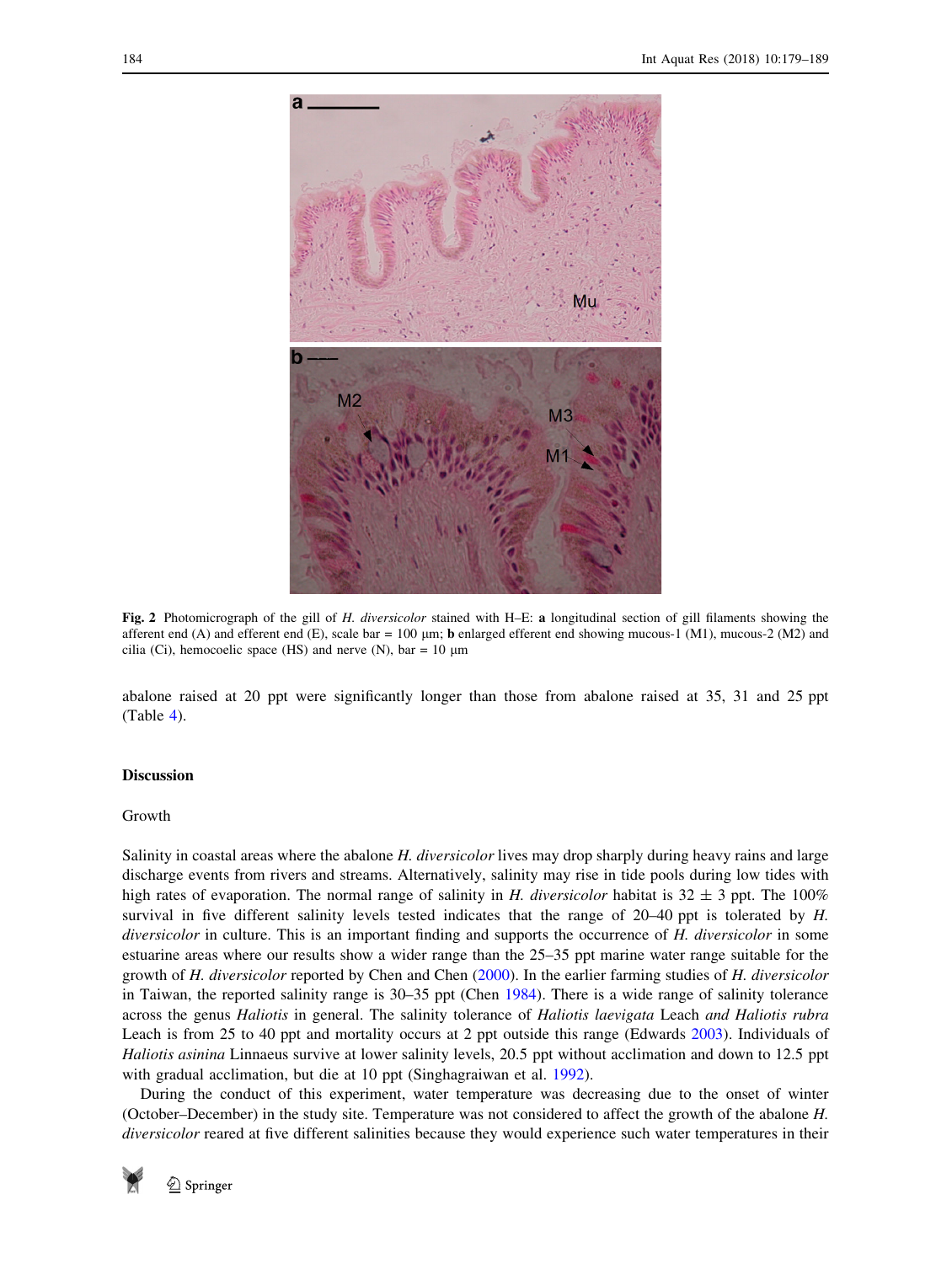<span id="page-6-0"></span>

Fig. 3 Photomicrograph of the digestive gut (intestine) of H. diversicolor stained with H–E: a transverse section of intestine showing villi, scale bar = 100  $\mu$ m; b enlarged villi showing mucous-3 (M3) and muscle (Mu), scale bar = 10  $\mu$ m

| Treatment<br>(ppt) | In lips $(\mu m)$            | In gills $(\mu m)$      | In digestive gut $(\mu m)$   |
|--------------------|------------------------------|-------------------------|------------------------------|
| 20                 | $15.2 \pm 0.7$ <sup>ab</sup> | $12.7 \pm 1.0^{ab}$     | $72.0 \pm 6.0^{\circ}$       |
| 25                 | $16.3 \pm 0.1^{ab}$          | $12.7 \pm 0.9^{\rm ab}$ | $39.2 \pm 5.0^{\circ}$       |
| 31                 | $16.3 \pm 0.8^{\rm a}$       | $16.6 \pm 1.3^{\circ}$  | $40.0 \pm 6.9^{\rm bc}$      |
| 35                 | $13.8 \pm 1.2^{ab}$          | $12.2 \pm 1.1^{ab}$     | $56.0 \pm 7.7^{\rm bc}$      |
| 40                 | $12.8 \pm 0.6^b$             | $9.1 \pm 0.6^{\rm b}$   | $64.6 \pm 7.3$ <sup>ab</sup> |
|                    |                              |                         |                              |

Table 4 Cell length (mean  $\pm$  SE) of mucous cells from the lips, gills and digestive gut of abalone H. diversicolor stained with AB–PAS reared at five different salinity levels

Different letters superscript indicate significant differences (ANOVA,  $df = 4$ ,  $P = \langle 0.001$ , Tukey test), common letters indicate no significant differences ( $P = 0.06$ )

natural habitat. Generally, the effect of temperature on growth of various abalone species would depend on what temperature range they are exposed to in their natural environment. For instance, in California the abalone Haliotis rufescens Swainson that inhabits deep cool water has been reported to decrease growth at increasing temperature, whereas the abalone Haliotis fulgens Philippi that inhabits warm water has increased

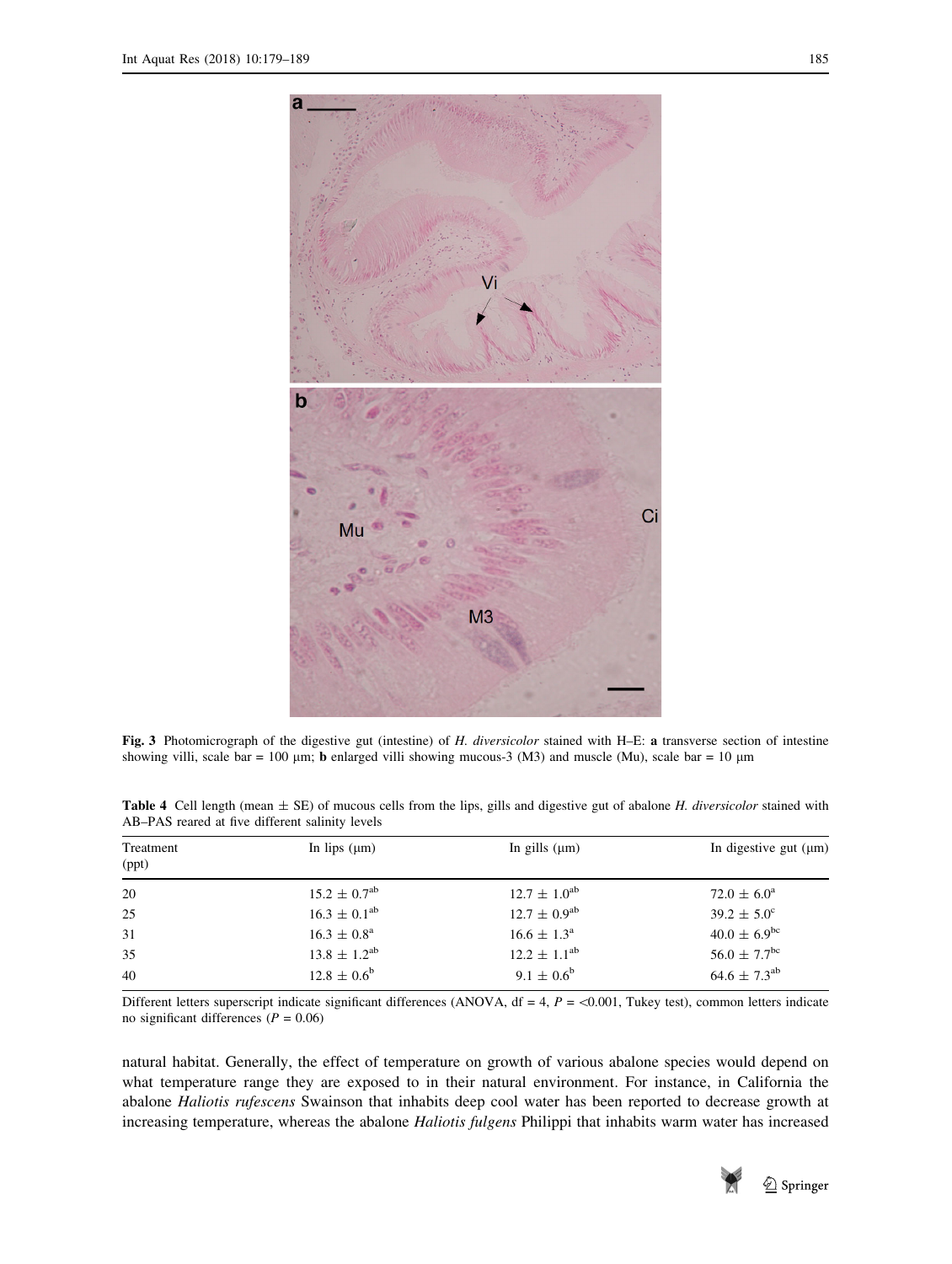growth at higher temperature (Vilchis et al. [2005](#page-10-0)). On the other hand, in Chile the abalones Haliotis discus hannai Ino and H. rufescens cultured in tank systems have low growth during austral winter and high growth during the austral summer Mardones et al. [\(2013](#page-9-0)).

As indicated by both the growth rates in wet weight and shell length, 31 ppt is the most favorable salinity for H. diversicolor reared in culture, closely followed by 35 and 25 ppt. This implies that a salinity fluctuation of  $\pm$  4–6 ppt from 31 ppt is still favorable for growth of H. diversicolor in the wild or in a culture facility. Our results indicate a wider optimum salinity range than that of Chen ([1984\)](#page-9-0) and Chen et al. [\(2000](#page-9-0)) who reported that the optimum salinity for the growth of H. diversicolor is from 30 to 35 ppt. In our study, we used Laminaria as food, whereas Chen et al. [\(2000](#page-9-0)) gave formulated diet. Moreover, we have related the effect of salinity to mucous cells which might have influenced the growth performance of abalone. Since mucous cells principally contain water (Davies and Hawkins [1998](#page-9-0)), these cells are responsible for volume regulation of mucous in the body to better adapt to salinity stress (Drew et al. [2001\)](#page-9-0); hence, the changes in density and size of mucous cells directly affect the growth of abalone. In another study, individuals of H. diversicolor of a similar age raised in similar tanks, densities, and temperatures but at slightly higher salinity (32–34 ppt) have a specific growth rate of 0.44%  $d^{-1}$ , (Alcantara and Noro [2006](#page-8-0)), similar to that of abalone in this study raised at 35 ppt but lower than those raised at 31 ppt. The optimal range of salinity across marine mollusks having similar natural habitats generally appears to be similar. For example, the scallop Argopecten purpuratus Lamarck, the pearl-oyster Pinctada maxima Jameson and the clam Laternula marilina Reeve show the highest growth between 27 and 30 ppt (Navarro and Gonzalez [1998](#page-9-0); Taylor et al. [2004](#page-10-0); Zhuang [2005](#page-10-0)). However, there are often differences among local habitats of other mollusks in general and among abalone in particular. The higher growth rate exhibited at 40 ppt compared to 20 ppt (for weight) and at 35 ppt over 25 ppt (for shell length) may suggest that individuals of H. diversicolor can better adapt to higher salinity. On the contrary, individuals of H. laevigata and H. rubra can adapt better at lower rather than higher salinity within the range of 25–40 ppt (Edwards [2003](#page-9-0)).

Although abalone are exclusively marine species, results of previous studies (i.e. Singhagraiwan et al. [1992;](#page-10-0) Edwards [2003\)](#page-9-0) and this study reveal that their growth performance is enhanced at intermediate salinity. The control treatment seawater (31 ppt) was sampled near ( $\sim 800$  m) a river mouth and thus was slightly diluted by river influx. Several studies have speculated on the physiological advantages of lower salinity on growth. Greater growth of some mollusks at lower salinities is due to the lower energetic cost of ionic and osmotic regulation, high food intake, efficient food conversion ratio, high retention of nutrients, low excretion of metabolites and low oxygen consumption (Ghiretti [1966\)](#page-9-0). On the other hand, at higher salinities abalone spends more energy in counteracting stress rather than investing in growth, thus resulting in reduced growth rate (Morash and Alter [2016](#page-9-0)). It has been implicated that during seasonal salinity fluctuations the chemical balance between the environment and the body fluids is disrupted and efforts to regain homeostatic balance is an energetically costly process for abalone (Martello et al. [1998;](#page-9-0) Morash and Alter [2016](#page-9-0)). Further, suboptimal low salinity causes added stress to the abalone *Haliotis varia* Linnaeus when exposed to toxic substances (Lasut [1999\)](#page-9-0). As in other marine mollusks, cell volume is regulated during variation in external salinity using intracellular free amino acids as osmotic solutes (Baginski and Pierce [1975;](#page-9-0) Amende and Pierce [1980](#page-9-0)) causing changes in water content and weight of abalone (Morash and Alter [2016](#page-9-0)). In our study, the lowest salinity (20 ppt) is the least favorable to the growth of H. diversicolor. This can be explained by their adaptive capacity at this particular salinity (Javanshir [2013\)](#page-9-0) which affects their feeding behavior, metabolism and growth (Riisgard et al. [2012](#page-9-0)). Favorable feeding behavior, metabolism and growth of H. diversicolor aqualitis, a subspecies of H. diversicolor, all benefit at 25–37 ppt (Yan et al. [2009\)](#page-10-0).

### Mucous cells

The lips, gills and digestive gut of abalone are some of the organs that may show pronounced reactions to different salinity levels. The lip is directly exposed to the environment and contains many mucous and sensory cells. Changes in the cells of the lip may affect the abalone's ability to graze and ingest. Salinity directly influences feeding of mollusks (Broom [1985](#page-9-0); Riisgard et al. [2012](#page-9-0)). According to Chen et al. ([2000\)](#page-9-0), H. diversicolor feeds on artificial diets at salinity range of 20–38 ppt which means that they feed on a wide salinity range. In another study, the gastropod *Lithopoma tectum* has increased ingestion of algae after

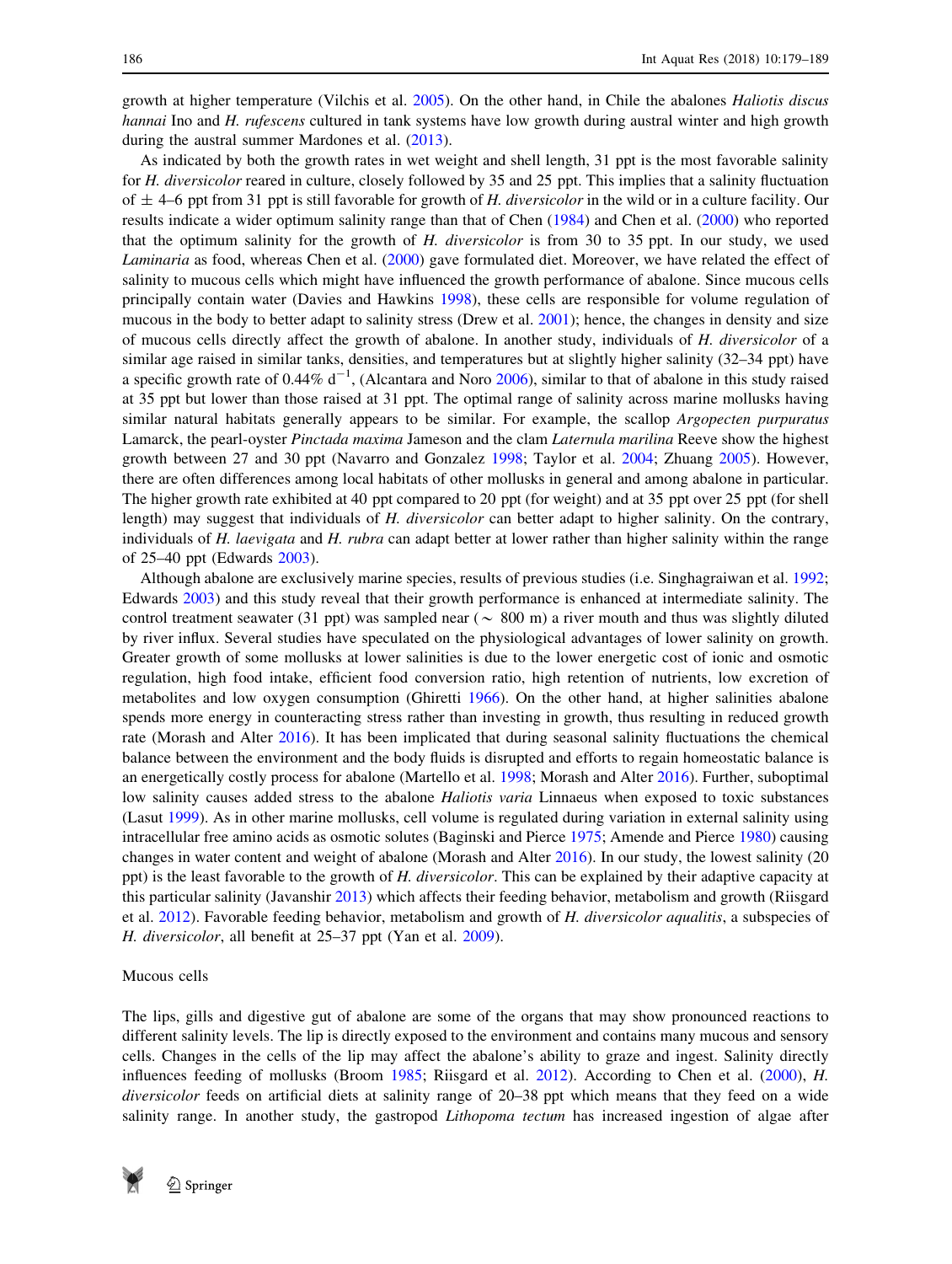<span id="page-8-0"></span>exposure to reduced-salinity water (Irlandi et al. [1997\)](#page-9-0). In the case of abalone, highest growth of those reared at 31 ppt could be due to high intake of algal food compared to those at 40 and 20 ppt.

The bipectinate gills are positioned under the shell openings and are thus directly exposed to the salinity of the environment because the water passes through them. This organ is very sensitive because each filament is innervated and contains several mucous and ciliated epithelial cells (Wanichanon et al. [2004](#page-10-0)). In the gills, mucous cells are important in detecting salinity stress. According to Drew et al. [\(2001](#page-9-0)), the abalone Haliotis rubra Leach are able to regulate the swelling of tissues due to exposure to hyposaline stress. Thus, salinity stress are able to affect the growth of abalone by diverting energy usage to addressing the stressful condition. In this study, salinity stress caused by prolonged exposure to hypersaline (40 ppt) culture environment results in higher density and smaller sizes of mucous cells in externally located lips and gills but not in internally located digestive gut. The digestive gut is located internally, hence its function is not influenced by salinity. However, mucous cells in the digestive system may produce hormones such as hydrolases that are active in osmoregulation, control of food intake and growth regulation (Gilles [1972](#page-9-0); Harris et al. [1998](#page-9-0); Di et al. [2012\)](#page-9-0).

## Implications on stock enhancement and mariculture

Results of this study has application in choosing areas with average salinity of  $31 \pm 4$  ppt for stock enhancement and open sea culture system of abalone H. diversicolor. To ensure favorable survival and growth of abalone released or reared in the site, one of the important considerations is the potential seasonal fluctuation of salinity due to rainy or dry season and other factors that may cause drastic change in water salinity. For land-based mariculture system of abalone, the findings will be helpful in designing and developing mariculture facilities and protocols that will minimize salinity stress and other forms of stress to optimize production and produce high-quality abalone product.

## **Conclusions**

Generally, the growth (wet weight and shell length) of H. diversicolor was greatest at 31 ppt and lowest at 40 and 20 ppt with those at 35 and 25 ppt having average growth performance. Mucous cells positive to AB–PAS of lips and gills had their highest density and smallest cell size at 40 ppt and lowest density and largest cell size at 31 ppt. These findings suggest that differences in density and size of mucous cells could be an effect of osmotic and ionic regulation of H. diversicolor. It appears that mucous cells proliferate at the least favorable salinity level (40 ppt) compared with the salinity level suitable for growth (31 ppt). In non-optimal salinities, a high level of mucous cell production may be needed to maintain the ionic concentration of the blood in the anisosmotic extracellular regulation of some mollusks (Florkin [1966](#page-9-0)), which may also happen in H. diversicolor.

Acknowledgements Thanks to Kyushu Electric Company for research funds and Kagoshima Mariculture Society in Tarumizu City, Kagoshima, Japan, for individuals of Haliotis diversicolor. We are also grateful for the inputs of peers that improved the manuscript.

Open Access This article is distributed under the terms of the Creative Commons Attribution 4.0 International License [\(http://](http://creativecommons.org/licenses/by/4.0/) [creativecommons.org/licenses/by/4.0/](http://creativecommons.org/licenses/by/4.0/)), which permits unrestricted use, distribution, and reproduction in any medium, provided you give appropriate credit to the original author(s) and the source, provide a link to the Creative Commons license, and indicate if changes were made.

## References

Alcantara L, Noro T (2005) Effects of macroalgal type and water temperature on macroalgal consumption rates of the abalone Haliotis diversicolor Reeve. J Shellfish Res 24:1169–1177

Alcantara L, Noro T (2006) Growth of the abalone Haliotis diversicolor (Reeve) fed with macroalgae in floating net cage and plastic tank. Aquac Res 37:708–717

Allen K (1961) The effect of salinity on the amino acid concentration in Pangia cuneata (Pelecypoda). Biol Bull 121(3):419–424

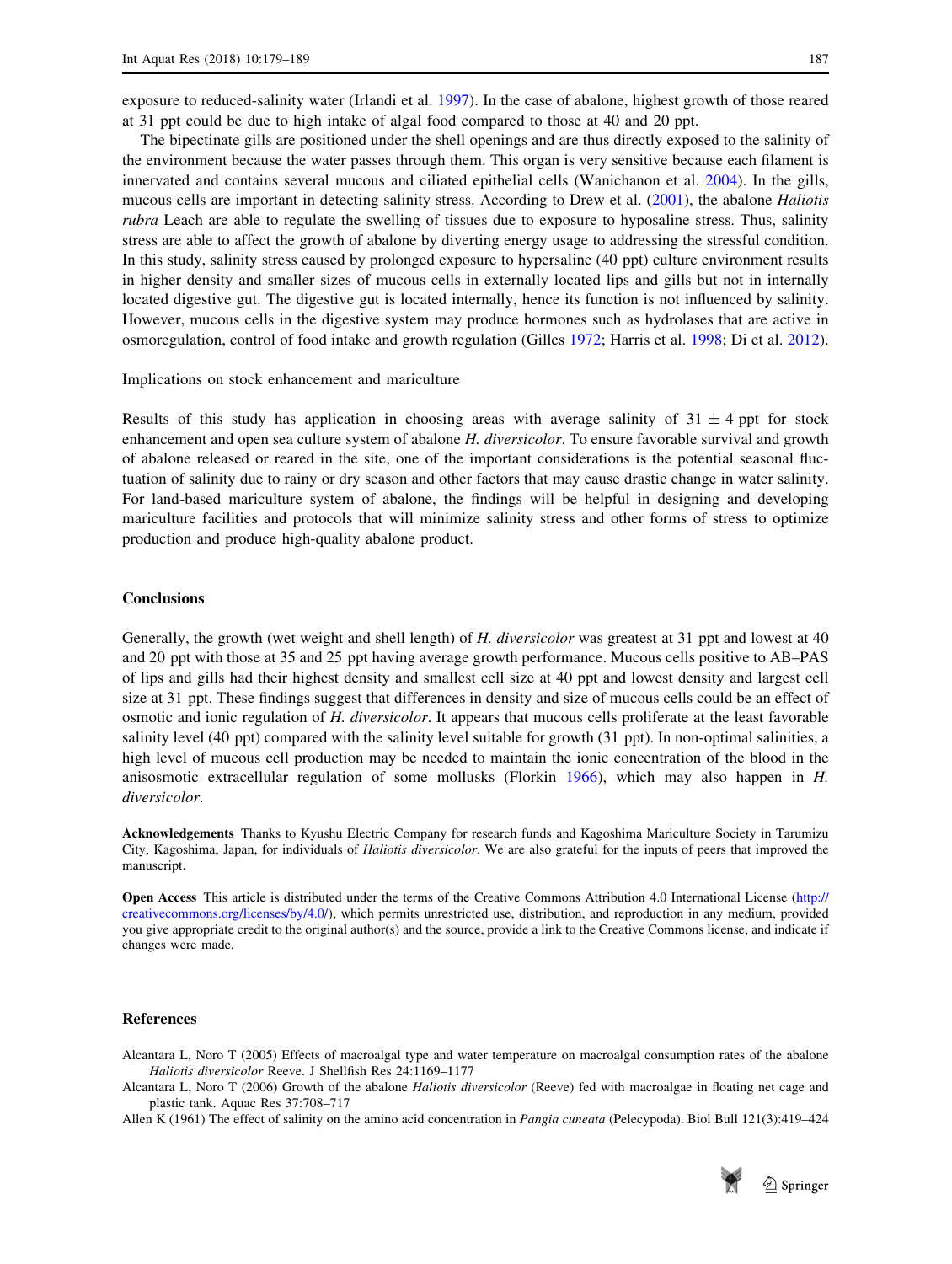- <span id="page-9-0"></span>Amende LM, Pierce SK (1980) Cellular volume regulation in salinity stressed mollusks: the response of Noetia ponderosa (Arcidae) red blood cells to osmotic variation. J Comp Physiol 138:283–289
- Baginski RM, Pierce SK (1975) Anaerobiosis: a possible source of osmotic solute for high-salinity acclimation in marine mollusks. J Exp Biol 62:589–598
- Berger VJ, Kharazova AD (1997) Mechanisms of salinity adaptations in marine mollusks. In: Naumov AD, Hummel H, Sukhotin AA, Ryland JS (eds) Interactions and adaptation strategies of marine organisms. Hydrobiologia, vol 355. Kluwer Academic Publishers, Belgium, pp 115–126
- Body AGC (1987) Abalone culture in Japan. Mar Fish Rev 49(4):75–76
- Boeuf G, Payan P (2001) How should salinity influence fish growth? Comp Biochem Physiol C Toxicol Pharmacol 130(4):411–423
- Braje TJ, Erlandson JM, Rick TC (2007) An historic Chinese abalone fishery in California's Northern Channel Islands. Hist Archaeol 41(4):117–128
- Broom MJ (1985) ICLARM studies and reviews. The biology and culture of marine bivalve mollusks of the Genus Anadara. International Center for Living Aquatic Resources Management, Manila
- Chen HC (1984) Recent innovations in cultivation of edible mollusks in Taiwan with special reference to the small abalone Haliotis diversicolor and the hard clam Meretrix lusoria. Aquaculture 39:11–27
- Chen JC, Chen WC (2000) Salinity tolerance of Haliotis diversicolor supertexta at different salinity and temperature levels. Aquaculture 181:191–203
- Chen JC, Lee WC (1999) Growth of Taiwan abalone Haliotis diversicolor supertexta fed on Gracilaria tenuistipitata and artificial diet in a multiple-tier basket system. J Shellfish Res 18:627–635
- Chen C, Zhong Y, Wu Y, Cai H, Guo C, Zheng L (2000) The effect of salinity on food intake, growth and survival of Haliotis diversicolor supertexta. J Fish China 24:41–45 (in Chinese with English abstract)
- Cheng W, Juang F-M, Chen J-C (2004) The immune response of Taiwan abalone Haliotis diversicolor supertexta and its susceptibility to Vibrio parahaemolyticus at different salinity levels. Fish Shellfish Immunol 16:295–306
- Creencia LA, Noro T, Fukumoto M (2016) Composition, size and relative density of diatoms in the stomach of 4–75 day-old juvenile abalone Haliotis diversicolor (Reeve). Palawan Sci 8:1–12
- Crofts DR (1929) Liverpool marine biology committee. Haliotis. The University Press of Liverpool, UK
- Davies MS, Hawkins J (1998) Mucus from marine molluscs. Adv Mar Biol 34:1–71
- Di G, Ni J, Zhang Z, Yon W, Wang B, Ke C (2012) Types and distribution of mucous cells of the abalone *Haliotis diversicolor*. Afr J Biotechnol 11(37):9127–9140
- Drew B, Miller D, Toop T, Hanna P (2001) Identification of expressed HSP's in blacklip abalone (*Haliotis rubra* Leach) during heat and salinity stress. J Shellfish Res 20(2):695–703
- Edwards S (2003) Assessment of the physiological effect of altered salinity on greenlip (Haliotis laevigata) and blacklip (Haliotis rubra) abalone using respirometry. Aquac Res 34:1361–1365
- Florkin M (1966) Nitrogen metabolism. In: Wilbur KU, Yonge CM (eds) Physiology of mollusca, vol II. Academic Press, New York, pp 309–351
- Geiger D, Poppe G (2000) The family haliotidae, A conchological iconography. Conch Books, Hackenheim, p 135
- Ghiretti F (1966) Respiration. In: Wilbur KU, Yonge CM (eds) Physiology of mollusca, vol II. Academic Press, New York, pp 175–208
- Gilles R (1972) Osmoregulation in three molluscs: acanthochitona discrepans (Brown), Glycymeris glycymeris (L.). and Mytilus edulis (L.). Biol Bull 142:25–35
- Harris JO, Burke CM, Maguire GB (1998) Characterization of the digestive tract of greenlip abalone, Haliotis laevigata Donovan. I. Morphology and histology. J Shellfish Res 17(4):979–988
- Irlandi E, Macia S, Seraf J (1997) Salinity reduction from freshwater canal discharge: effects on mortality and feeding of an urchin (Lytechinus variegatus) and a gastropod (Lithopoma tectum). Bull Mar Sci 61(3):869–879
- Javanshir A (2013) Low salinity changes in an intertidal zone may affect population dynamics of Littorina scabra (Linaeus 1758) in northern coasts of Persian gulf. Turkish J Fish Aquat Sci 13(1):133–138
- Lasut MT (1999) Effects of salinity-cyanide interaction on the mortality of abalone Haliotis varia (Haliotidae: Gastropoda). In: Proceedings of the 9th workshop of the tropical marine molluscprogramme (TMMP), Phuket Marine Biological Center, Indonesia, 19–29 August 1998. Part 1. Special publication, Vol. 19, No. 1, pp. 165–168
- Luchtel DL, Martin AW, Deyrup-Olsen I, Boer HH (1997) Gastropoda: pulmonata. In: Harrison FW, Kohn AJ (eds) Microscopic anatomy of invertebrates mollusca. Wiley-Liss, New York
- Mardones A, Augsburger A, Vega R, de Los Rios-Escalante P (2013) Growth rates of Haliotis rufescens and Haliotis discus hannai in tank culture systems in southern Chile (41.5 °C). Lat Am J Aquat Res 41(5):959–967
- Martello LB, Tjeerdemab RS, Smithc WS, Kautenc RJ, Crosbyd DG (1998) Influence of salinity on the actions of pentachlorophenol in Haliotis as measured by in vivo 31P NMR spectroscopy. Aquat Toxicol 41(3):229–250
- Morash AJ, Alter K (2016) Effects of environmental and farm stress on abalone physiology: perspectives for abalone aquaculture in the face of global climate change. Rev Aquac 8:342–368
- Navarro JM, Gonzalez CM (1998) Physiological responses of the Chilean scallop Argopecten purpuratus to decreasing salinities. Aquaculture 167:315–327
- Riisgard HM, Battiger L, Pleissoner D (2012) Effect of salinity on growth of mussels, Mytilus edulis, with special reference to Great Belt (Denmark). Open J Mar Sci 2:167–176
- Salayo ND, Castel RJG, Barrido RT, Tormon DHM, Azuma T (2016) Community-based stock enhancement of abalone, Haliotis asinina in Sagay marine reserve: achievements, limitations and directions. In: Hajime K, Iwata T, Theparoonrat Y, Manajit N, Sulit VT. Consolidating the strategies for fishery resources enhancement in southeast Asia. Proceedings of the symposium